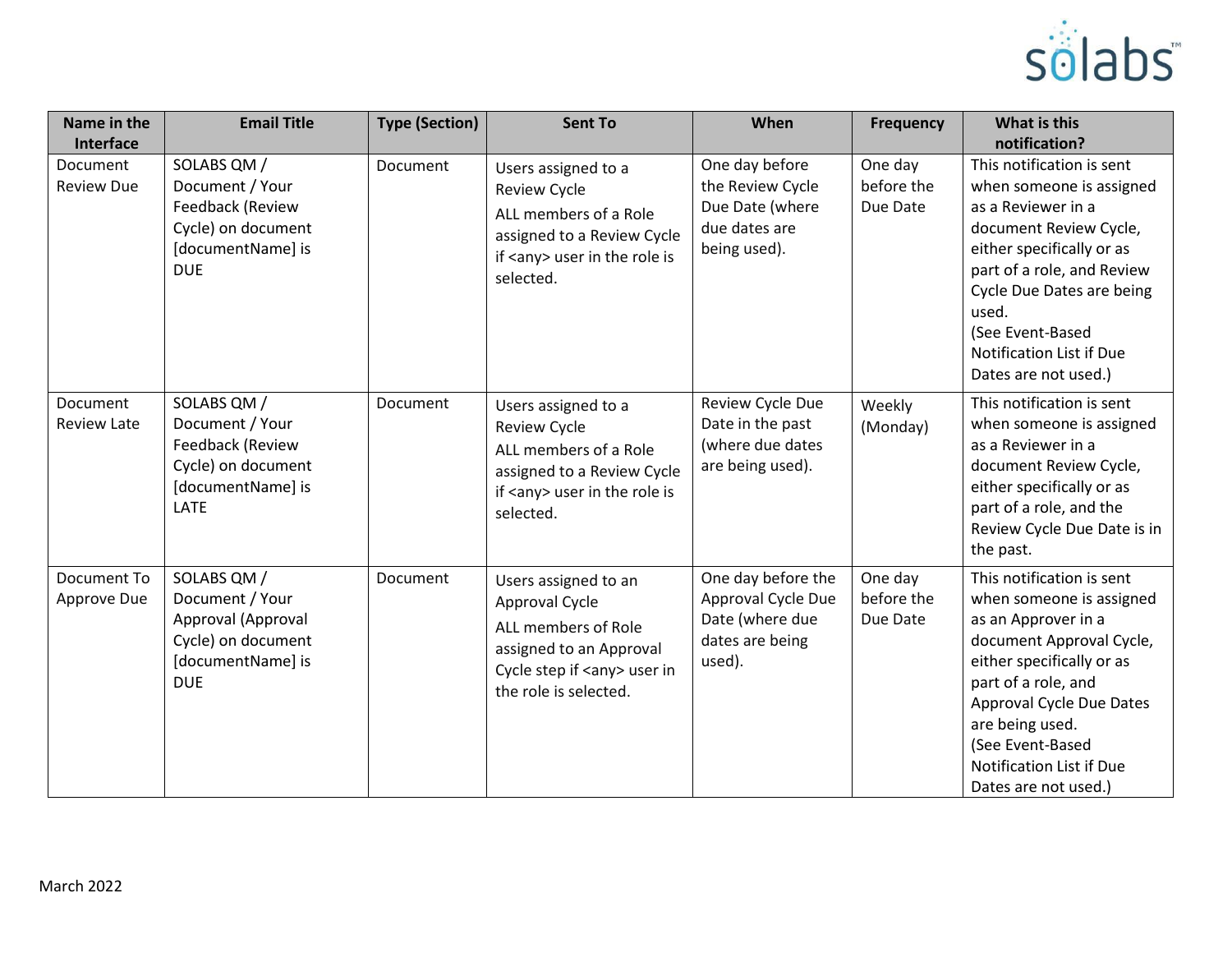

| Name in the<br>Interface                   | <b>Email Title</b>                                                                                                              | <b>Type (Section)</b> | <b>Sent To</b>                                                                                                                                                          | When                                                                                                                          | <b>Frequency</b>                  | What is this notification?                                                                                                                                                                                                                                             |
|--------------------------------------------|---------------------------------------------------------------------------------------------------------------------------------|-----------------------|-------------------------------------------------------------------------------------------------------------------------------------------------------------------------|-------------------------------------------------------------------------------------------------------------------------------|-----------------------------------|------------------------------------------------------------------------------------------------------------------------------------------------------------------------------------------------------------------------------------------------------------------------|
| Document To<br>Approve Late                | SOLABS QM /<br>Document / Your<br>Approval (Approval<br>Cycle) on document<br>[documentName] is<br><b>LATE</b>                  | Document              | Users assigned to an<br>Approval Cycle<br>ALL members of a<br>Role assigned to an<br>Approval cycle if<br><any> user in the<br/>role is selected.</any>                 | Approval Cycle Due<br>Date in the past<br>(where due dates<br>are being used).                                                | Weekly<br>(Tuesday)               | This notification is sent when<br>someone is assigned as an<br>Approver in a document<br>Approval Cycle, either<br>specifically or as part of a role,<br>and the Approval Cycle Due<br>Date is in the past.                                                            |
| Document<br>Periodic<br><b>Review Due</b>  | SOLABS QM /<br>Document / Periodic<br>Review for<br>[documentName] is<br>due on<br>[nextReviewDate]                             | Document              | [Originator]<br>[documentOwner]<br>[documentCoordinator]<br>where set for the<br>Document Type                                                                          | Time period<br>between Initiate<br>Notifications ahead<br>of Review Date<br>setting and Next<br><b>Review Date</b><br>cotting | Every 2<br>Weeks<br>(Monday)      | This notification is sent every 2<br>weeks, on Mondays, during the<br>time period between Initiate<br>Notifications ahead of Review<br>Date setting and Next Review<br>Date setting.                                                                                   |
| Document<br>Periodic<br><b>Review Late</b> | SOLABS QM /<br>Document / Periodic<br>Review for<br>[documentName] is<br>Late. The Next Review<br>Date was<br>[nextReviewDate]. | Document              | [Originator]<br>[documentOwner]<br>[documentCoordinator]<br>where set for the<br>Document Type                                                                          | <b>Next Review Date</b><br>setting is in the<br>past.                                                                         | Weekly<br>(Monday)                | This notification is when an<br>established Periodic Review<br>date is in the past.                                                                                                                                                                                    |
| Document To<br><b>Retire Due</b>           | SOLABS QM /<br>Document / Your<br>Approval (Retire Cycle)<br>on document<br>[documentName] to<br>retire is DUE                  | Document              | Users assigned to<br>approve a Retire<br>Cycle<br>ALL members of a Role<br>assigned to approve<br>Retire cycle step if<br><any> user in the role<br/>is selected.</any> | One day before<br><b>Retire Cycle</b><br>Due Date<br>(where due<br>dates are being<br>used).                                  | One day<br>before the<br>Due Date | This notification is sent when<br>someone is assigned as an<br>Approver in a document Retire<br>Cycle, either specifically or as<br>part of a role, and Retire Cycle<br>Due Dates are being used.<br>(See Event-Based Notification<br>List if Due Dates are not used.) |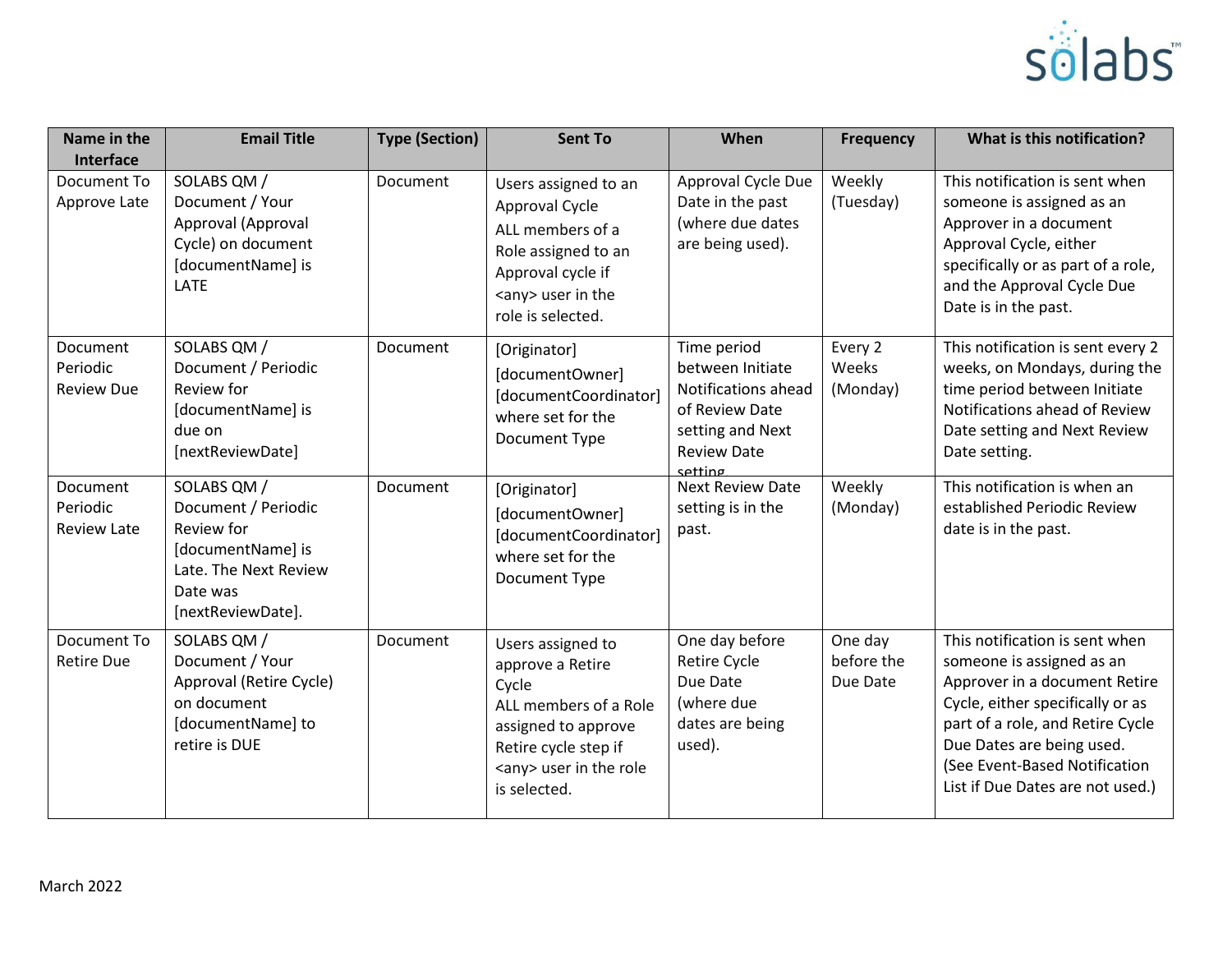

| Name in the<br>Interface          | <b>Email Title</b>                                                                                                                                                                                                       | <b>Type (Section)</b> | <b>Sent To</b>                                                                                                                       | When                                                                    | <b>Frequency</b>                  | What is this notification?                                                                                                                                                                                                                                                            |
|-----------------------------------|--------------------------------------------------------------------------------------------------------------------------------------------------------------------------------------------------------------------------|-----------------------|--------------------------------------------------------------------------------------------------------------------------------------|-------------------------------------------------------------------------|-----------------------------------|---------------------------------------------------------------------------------------------------------------------------------------------------------------------------------------------------------------------------------------------------------------------------------------|
| Document To<br><b>Retire Late</b> | SOLABS QM /<br>Document / Your<br>Approval (Retire<br>Cycle) on document<br>[documentName] to<br>retire is LATE                                                                                                          | Document              | Users assigned<br>to a Retire Cycle<br>ALL members of a<br>Role assigned to a<br>Retire Cycle if <any><br/>user in the role is</any> | Retire Cycle Due<br>Date in the past                                    | Weekly<br>(Tuesday)               | This notification is sent when<br>someone is assigned as an<br>Approver in a document Retire<br>Cycle, either specifically or as<br>part of a role, and the Retire<br>Cycle Due Date is in the past.                                                                                  |
| Due: Training<br>Activity         | SOLABS QM /<br>Training / Due: End-<br>user confirmation for<br><b>Training Activity</b><br>[activityName]<br>related to Curriculum<br>[curriculumName]                                                                  | Training              | Users assigned a<br>Training Activity as<br>End Users or as<br><b>Trainers</b>                                                       | One day before<br><b>User Due Date</b>                                  | One day<br>before the<br>Due Date | This notification is sent when<br>someone is assigned to<br>confirm completion of a<br>Training Activity and the Due<br>Date for this assignment is<br>tomorrow (See Event-Based<br>Notification List if Due Dates<br>are not used.)                                                  |
| Late: Training<br>Activity        | SOLABS QM /<br>Training / Late: End-<br>user confirmation for<br><b>Training Activity</b><br>[activityName]<br>related to Curriculum<br>[curriculumName]                                                                 | <b>Training</b>       | Users assigned a<br><b>Training Activity as</b><br>End Users or as<br><b>Trainers</b>                                                | User Due Date in<br>the past                                            | Weekly<br>(Thursday)              | This notification is sent when<br>someone is assigned to<br>confirm completion of a<br>Training Activity and the Due<br>Date for this assignment is in<br>the past.                                                                                                                   |
| Assigned:<br>Task                 | SOLABS QM / Task / Task<br>[AHTName] is assigned to<br>you (as part of<br>[processUniqueID]) $^{1}$<br>(as part of N/A) <sup>2</sup><br>$1$ (when task is a<br>Secondary Task)<br>(when task is NOT a<br>Secondary Task) | <b>Task</b>           | [AHTAssigneeUse<br>r] or<br>all users of<br>[AHTAssigneeRole]<br>if<br>[AHTAssigneeUser]<br>is<br>set to <any></any>                 | <b>Task Estimated</b><br>Start Date (if the<br>Task Group is<br>active) | On the Due<br>Date                | This notification is sent when<br>someone has been assigned<br>a task to do, either an ad hoc<br>task or a secondary task<br>related to a process<br>workflow, and there is a Due<br>Date associated with it.<br>(See Event-Based<br>Notification List if Due Dates<br>are not used.) |